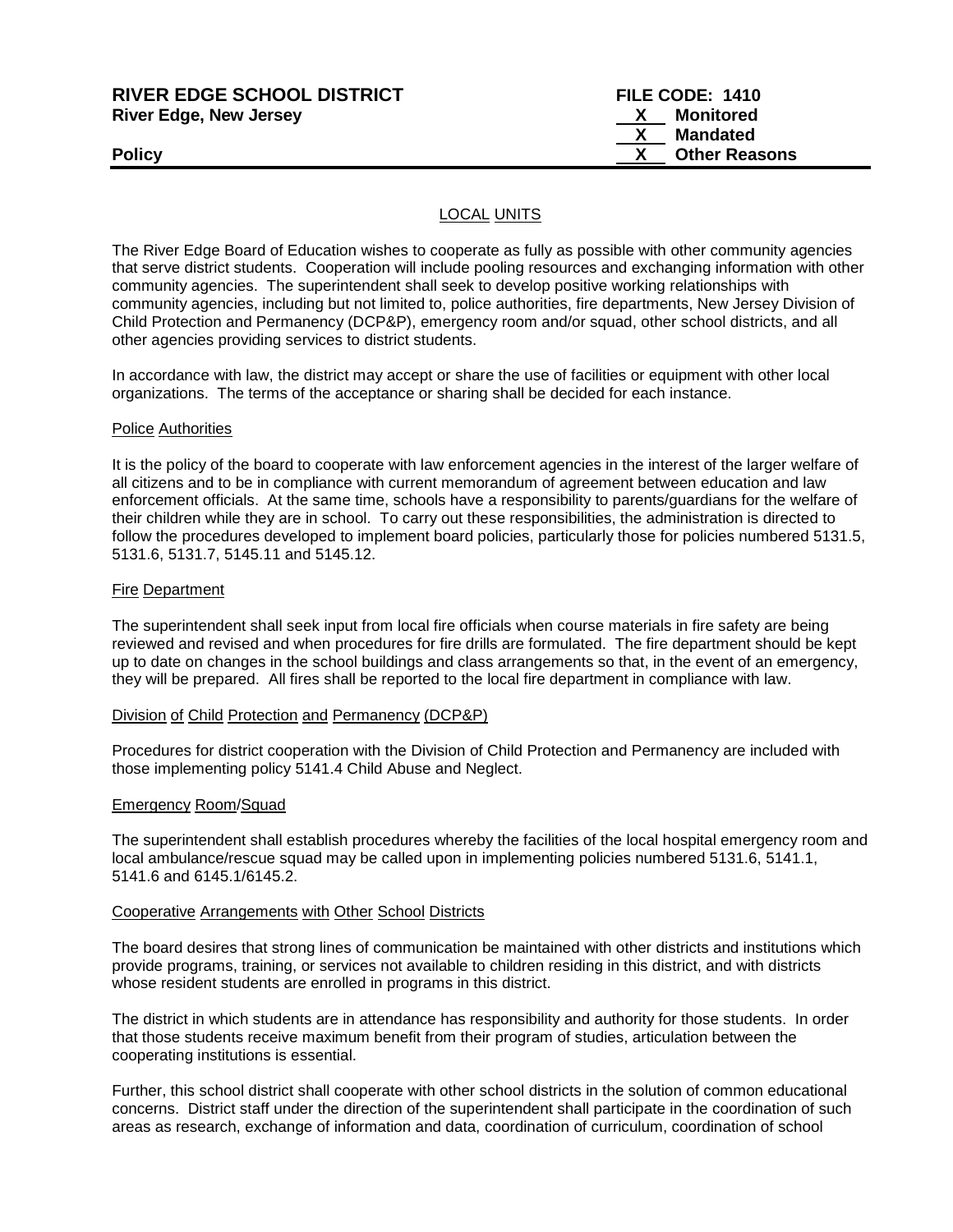# LOCAL UNITS (continued)

calendar and activities, and any others where it may be advantageous to serve a broader area than this school district. In carrying out this policy, the superintendent shall include in his/her reports to the board an evaluation of the desirability and feasibility of cooperation with other school districts.

| Adopted:             | November 28, 1990                                        |
|----------------------|----------------------------------------------------------|
| Revised:             | April 2, 2003, Legal Update January 7, 2004, May 1, 2013 |
| NJSBA Review/Update: | August 2017                                              |
| Readopted:           | September 27, 2017                                       |

## Key Words

Local Agencies, Local Units, Fire Department, Police Department, Emergency Room, Other School Districts, Division of Child Protection and Permanency, DCP&P

| Legal References: N.J.S.A. 2A:4A-60 et al. | Disclosure of juvenile information; penalties for disclosure |
|--------------------------------------------|--------------------------------------------------------------|
| N.J.S.A. 18A:11-1                          | General mandatory powers and duties                          |
| N.J.S.A. 18A:18A-11                        | Joint purchases by districts, municipalities; counties;      |
|                                            | authority                                                    |
| N.J.S.A. 18A:20-4.2                        | Acquisition, improvement, lease, etc., of property for       |
|                                            | school purposes; authority of board of education             |
| N.J.S.A. 18A:20-9                          | Conveyance of unneeded real estate for nominal               |
|                                            | consideration; qualified recipients; reversion               |
| N.J.S.A. 18A:20-34                         | Use of schoolhouse and grounds for various                   |
|                                            | purposes                                                     |
| N.J.S.A. 18A:33-11.1                       | Breakfast after the bell program;                            |
| N.J.S.A. 18A:35-4.29                       | Requirements for cardiopulmonary resuscitation (CPR)         |
|                                            | and automated defibrillator (AED) instruction                |
| N.J.S.A. 18A:36-25                         | Early detection of missing and abused children; policies     |
|                                            | of school districts                                          |
| N.J.S.A. 18A:38-30                         | Assistance of sheriffs, police officers, etc.                |
| N.J.S.A. 18A:40A-1 et seq.                 | Instructional programs on substance abuse                    |
| See particularly:                          |                                                              |
| N.J.S.A. 18A:40A-10, 11,                   |                                                              |
| $-12, -15, -16, -17, -18$                  |                                                              |
| N.J.S.A. 18A:40-12.6                       | Administration of epinephrine                                |
| N.J.S.A. 18A:40-27.1                       | Provision of nursing services to preschool                   |
|                                            | students                                                     |
| N.J.S.A. 18A:40-41                         | Pamphlet on sudden cardiac arrest non-profit youth-          |
| See particularly:                          | serving organizations                                        |
| N.J.S.A. 18A:40-41j                        |                                                              |
| N.J.S.A. 18A:41-1                          | Fire drills                                                  |
| N.J.S.A. 18A:41-5                          | <b>Reporting fires</b>                                       |
| N.J.S.A. 18A:41-6                          | School security drills                                       |
| N.J.S.A. 18A:54-20                         | Powers of board (county vocational schools)                  |
| N.J.S.A. 19:60-1.1                         | Procedure for moving the date of school                      |
|                                            | elections                                                    |
| N.J.S.A. 40:55D-8 et al.                   | Municipal fees; exemptions                                   |
| N.J.S.A. 40A:65-16.                        | Provisions of joint contract                                 |
| N.J.A.C. 5:70-2.5                          | Required inspections                                         |
| N.J.A.C. 5:70-2.24                         | Inspection of educational occupancies                        |
| N.J.A.C. 6A:16-1.1 et seq.                 | <b>Student Development Programs</b>                          |
| See particularly:                          |                                                              |
| $N.J.A.C. 6A:16-4.1(b)(c),$                |                                                              |
| 5.2, 6.1, 6.2, 11.1                        |                                                              |
| N.J.A.C. 6A:14-7.1 et seq.                 | <b>Receiving Schools</b>                                     |